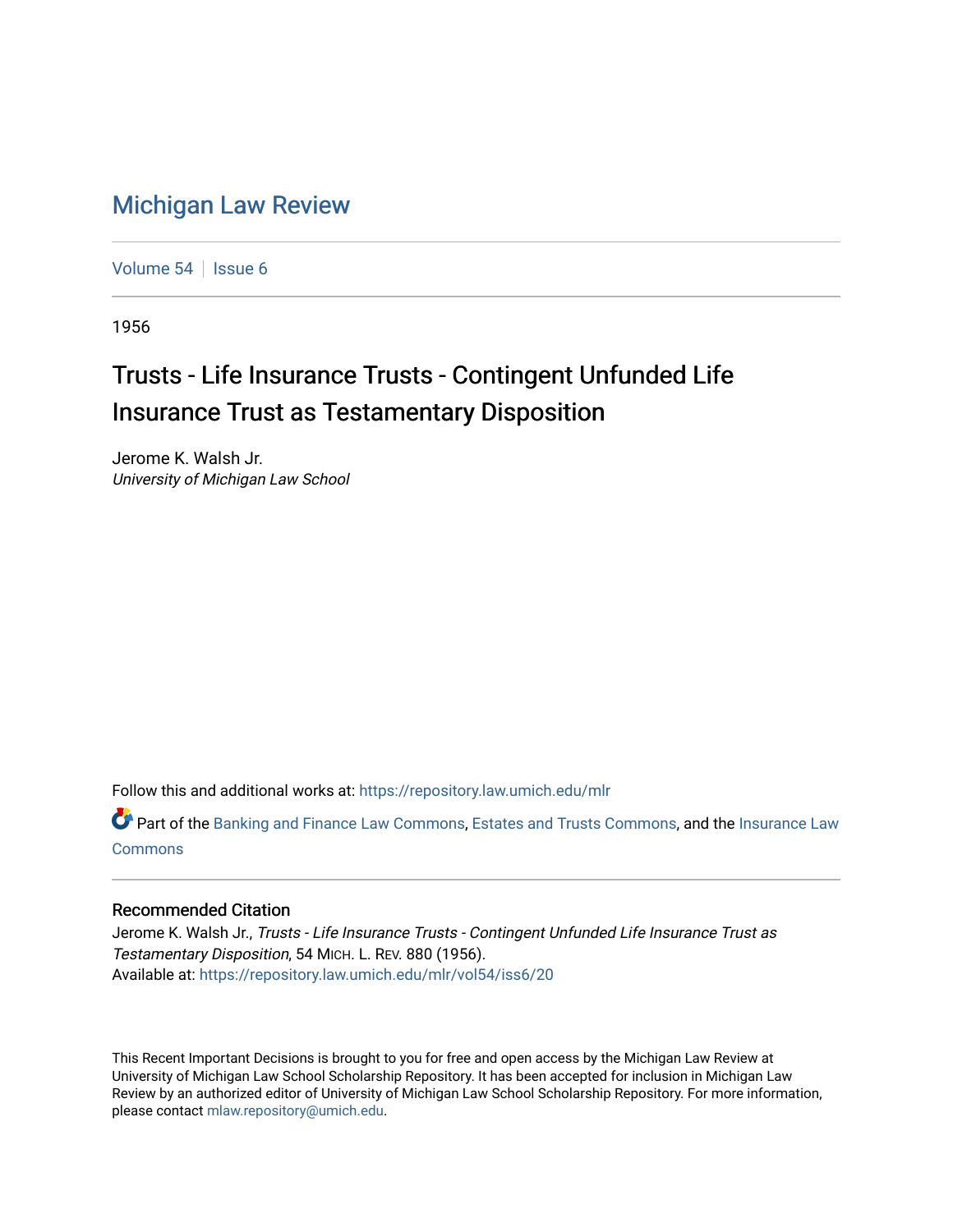TRUSTS-LIFE INSURANCE TRUSTS-CONTINGENT UNFUNDED LIFE INSUR-ANCE TRUST AS TESTAMENTARY D1spos1TION-Settlor named defendant bank beneficiary of eight insurance policies on his life. At the same time he entered into a trust agreement with the bank under which the bank was to hold the policies until the death of the settlor and, upon his death, collect the proceeds and distribute them according *to* one of two alternate methods of distribution. If his wife elected to reject the provisions made for her in his will and insisted on her statutory share of his estate, then the insurance proceeds were to be divided info four equal parts and paid to his four daughters. If, however, the wife elected to take under the will (under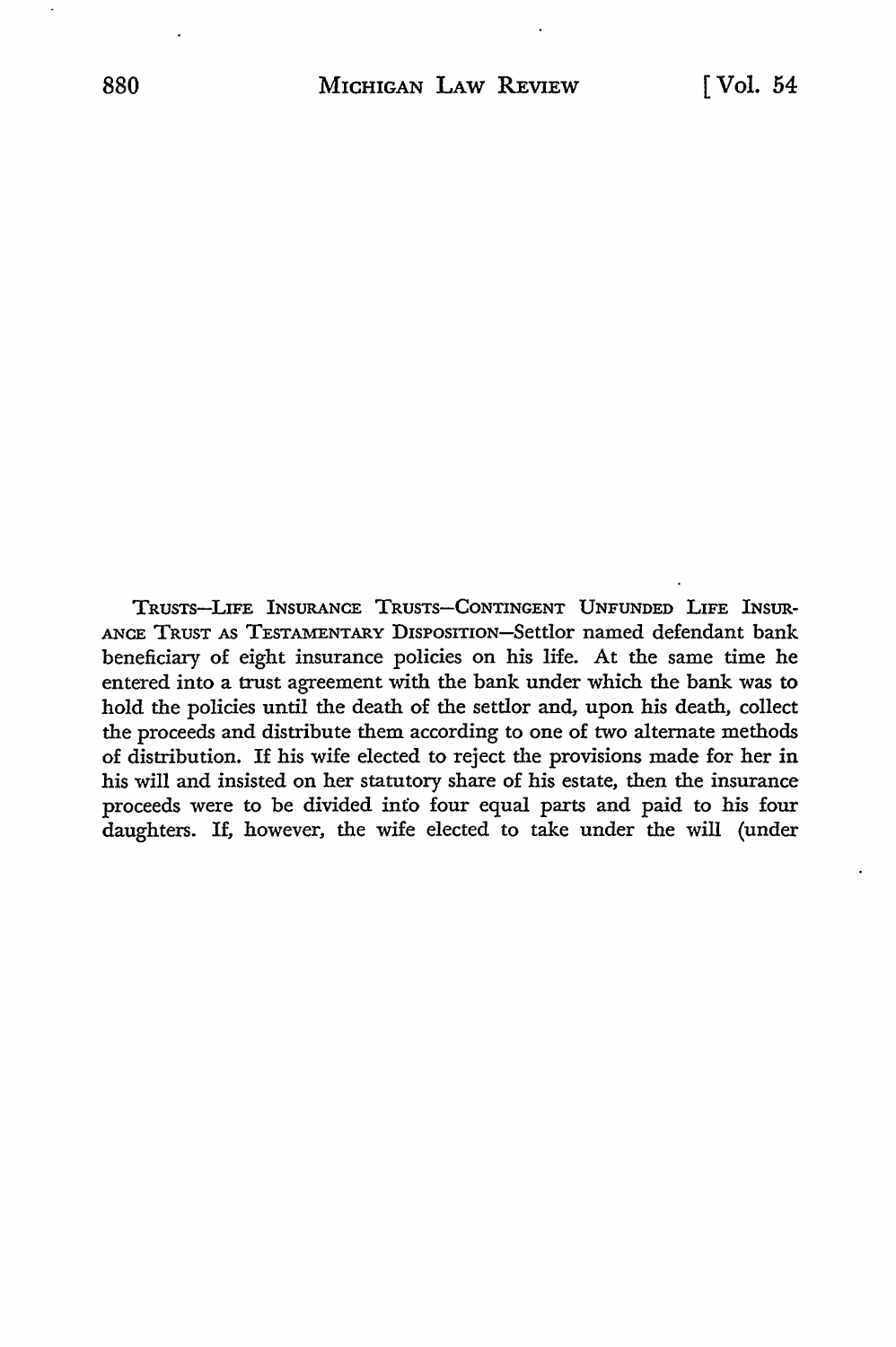which she received about one-fifth of the estate), the insurance money was to be divided into five equal parts to be paid to his wife and four daughters. Settlor died some two and a half years later leaving both the will and trust agreement still in force although he had reserved the right to revoke the trust at any time. His widow attacked the trust agreement as testamentary and prayed that the trustee be ordered to pay over the proceeds of the policies to the executor of the settlor's estate. A demurrer by the trustee and other defendants was sustained, and the widow appealed. *Held,* three justices dissenting, since during the life of the settlor no legal interest passed to the trustee and no equitable interest passed to the beneficiaries of the trust, the instrument was void as a testamentary disposition not executed in accordance with the statute of wills. *Bickers v. Shenandoah Valley Nat. Bank,* (Va. 1955) 88 S.E. (2d) 889.

In view of the widespread use and undoubted value of the insurance trust in the field of estate planning,<sup>1</sup> the cloud which this decision casts on the validity of such trusts in Virginia is to be regretted. The statement of the court that no interest passed to the trustee during the life of the settlor is certainly an anomaly in view of the fact that the trustee was named beneficiary of the life insurance policies. Though often referred to as a "mere expectancy,"<sup>2</sup> and having few of the earmarks of a property interest, the interest which the beneficiary of a life insurance policy has in the proceeds has always been recognized as sufficient to keep such policies out of the category of testamentary dispositions. In support of its holding on this point the court cited language in the trust agreement which seemed to indicate that the trustee did not have any rights in the policies prior to the death of the settlor.3 The fallacy in this, of course, is that the trust agreement was in no way concerned with any transfer to the trustee. That had already been accomplished the moment the trustee was made beneficiary of the policies. The trust agreement dealt only with the duties of the trustee toward this "expectancy," which the court readily conceded could have been made the subject matter of a trust if it had been transferred to the trustee.4 The second ground upon which the decision rested is equally open to criticism. The court took the view that since the trust was dependent on the existence of a valid will (and thus the beneficiaries

<sup>4</sup>Principal case at 892. The proposition that the right of the beneficiary of a life insurance policy to recover the proceeds may be held in trust has been uniformly affirmed. See, e.g.: Gurnett v. Mutual Life Ins. Co., 356 Ill. 612, 191 N.E. 250 (1934); Gordon v.

l For interesting discussions of the practical advantages of life insurance trusts from the insurance man's point of view, see Nippert, "Contingent Life Insurance Trusts," 5 J. AM. Soc. C.L.U. 166 (1951); Stephenson, "Reappraising Insurance Trusts," 4 J. AM.  $Soc. C.L.U. 218$  (1950).

<sup>2</sup> Smith v. Coleman, 184 Va. 259, 35 S.E. (2d) 107 (1945); Walker v. Penick's Executor, 122 Va. 664, 95 S.E. 428 (1918); Davis v. Modem Industrial Bank, 279 N.Y. 405, 18 N.E. (2d) 639 (1939). A minority of courts speak of the beneficiary's interest as vested subject to defeasance. See, e.g., Indiana Nat. Life Ins. Co. v. McGinnis, 180 Ind. 9, 101 N.E. 289 (1913).

<sup>&</sup>lt;sup>3</sup>"The trustee's only rights in the trust and policies placed in safekeeping prior to the death of the settler, are to hold the policies in safekeeping until and unless they are withdrawn by the settler." Principal case at 893-894, n. I.